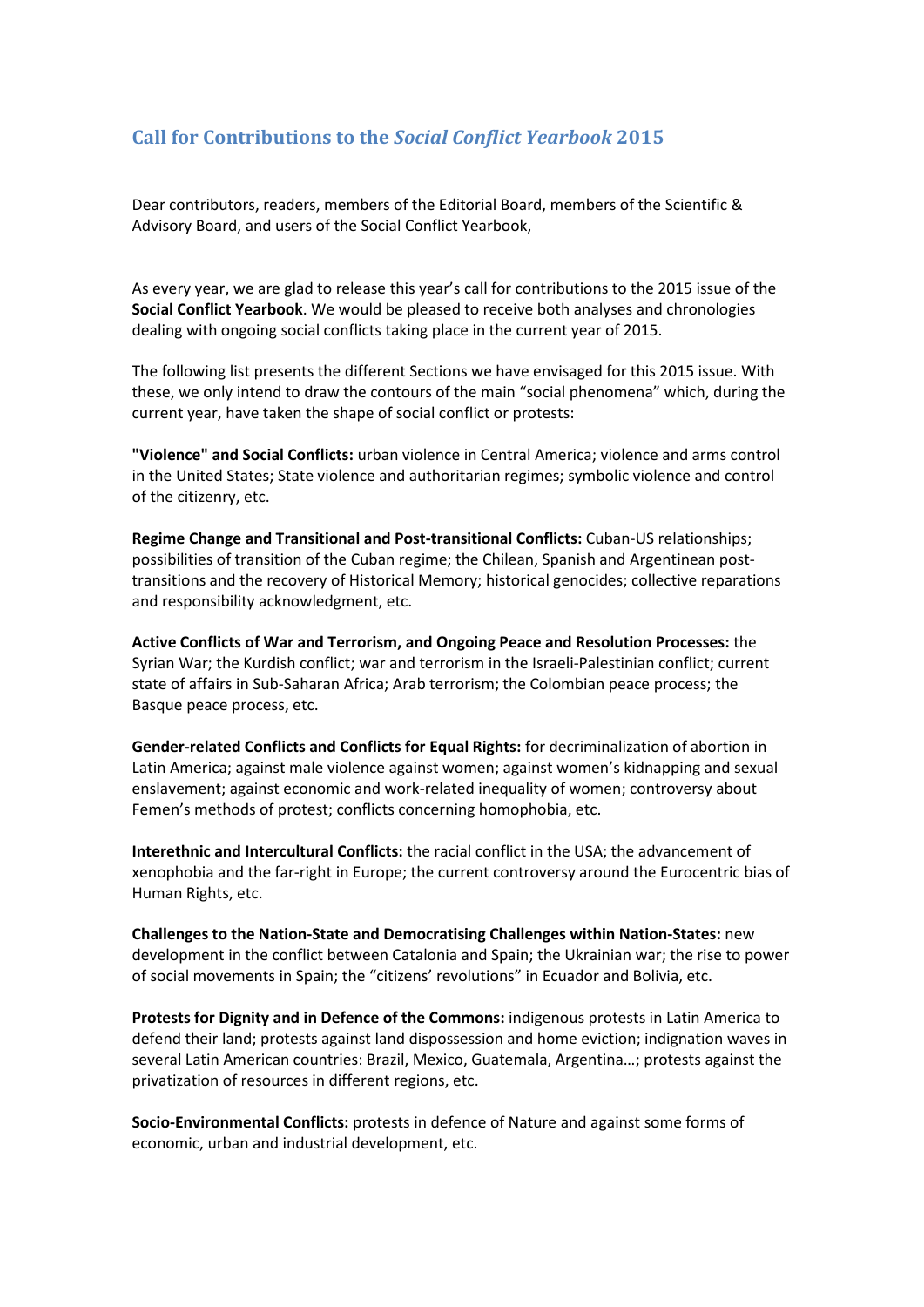**Social Protest and the Crisis of the European Project:** social protests and political reactions in the face of migration processes; immigrant influx and lack of proper attention; reactions in the face of Greek indebtedness; euro exit demands; protests concerning the European management of natural resources; labour conflicts and conflicts concerning austerity measures, etc.

**Taking Stock of the Year:** chronologies and/or analyses taking stock of social conflict in year 2015 in specific regions of the world (Latin America, North America, the European Union; Asia, Eastern Europe, the Arab World, etc.).

**Reception period for papers, articles and chronologies is until 15 March, 2016.** Publication date: 25 May, 2016.

THE PROPOSED LIST OF SECTIONS (AND SUBJECTS) IS ONLY PROVISIONAL AND IS OPEN TO CHANGE, I.E., EVENTUALLY IT CAN INCLUDE SUBJECTS WHICH ARE NOT CURRENTLY LISTED.

We wish to thank all authors in advance for their collaboration.

María Trinidad Bretones

Professor at the Barcelona University (UB) www.observatoridelconflictesocial.org

## **Formal guidelines for paper submission**

*Language*: Catalan, English, Spanish and/or French, without distinction.

*Fonts*: a) Main text: Arial 12 b) Quoted text: Arial 11 c) Footnotes: Arial 10

*Bibliographical references in the text:* author-comma-space-year-colon-page number, as in: (Offe, 1978:25) or (Offe & Wiesenthal, 1984:56).

*References* at the end of the article: These should follow the example in the article by Antonio Hermosilla, "El papel de las movilizaciones…", pp. 24 and ff. in *Clivatge* 1.

*Author's biographical note:* It should be included as a footnote on the first page and its length should not exceed 2-3 lines.

*Chronologies*: It is highly recommended that papers about conflict *episodes* include a chronology of events whenever this is deemed appropriate. Two main types of chronologies are possible: (1) short ones, incorporated in the text in the place where it is required by the flow of content, (2) longer ones, included as an appendix or complementary item (for instance,